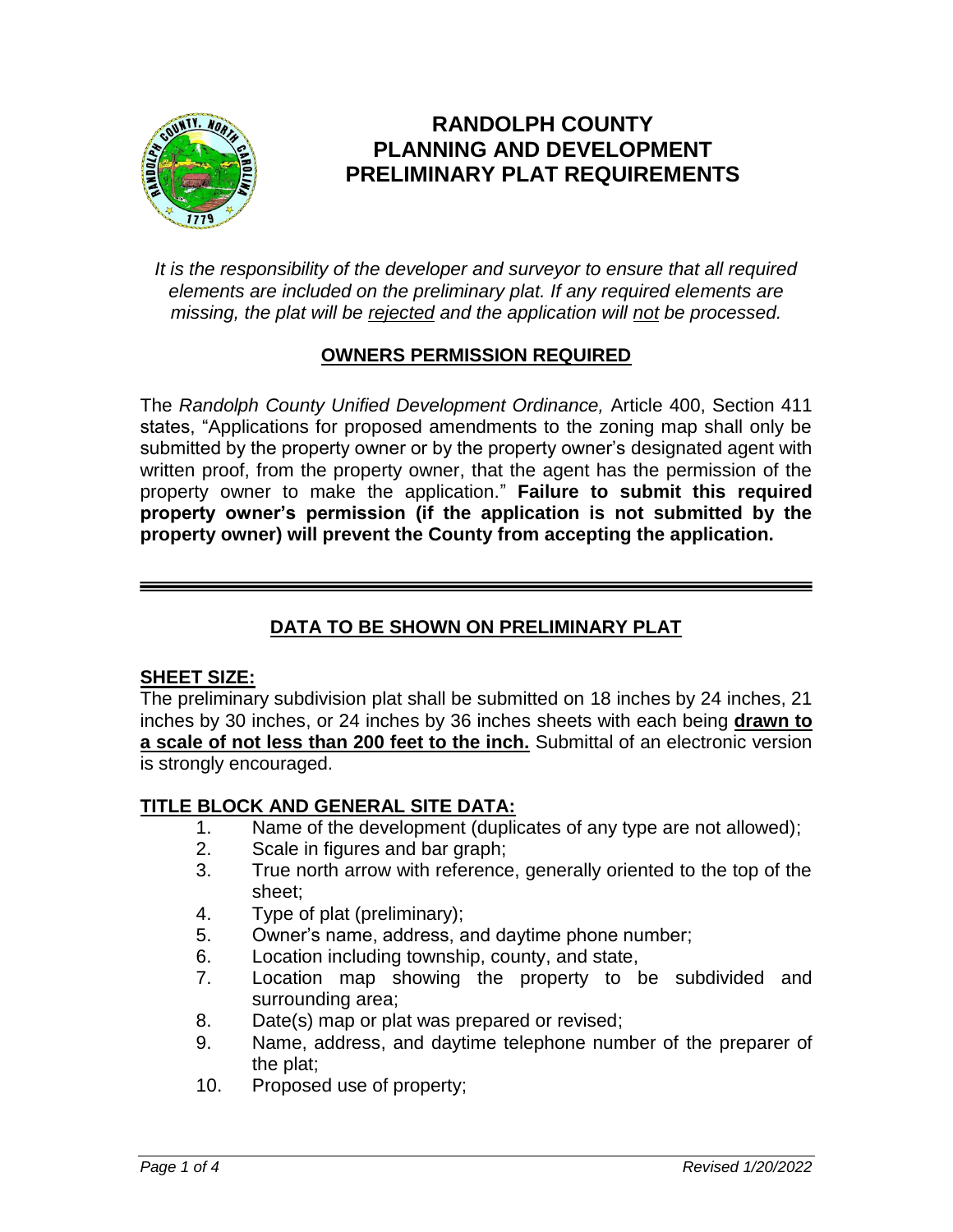- 11. Names of adjoining property owners or subdivisions with plat book or deed book references;
- 12. Acreage in total tract;
- 13. Parcel number of tract(s) to be subdivided including plat book and/or deed book references;
- 14. Total number of proposed lots;
- 15. Linear feet in streets;
- 16. Acreage in public or private greenways or open space; and
- 17. Acreage in a newly dedicated right-of-way.

# **PLANIMETRIC DATA:**

- 1. Proposed lot lines and dimensions with bearings and distances;
- 2. Building setback lines;
- 3. Corporate limits, County line or other jurisdictional boundaries on the tract;
- 4. Existing property lines on the tract (If property lines are to be changed or removed, dash and label the old lines.);
- 5. Dimension, location, and use of all existing buildings;
- 6. Address of existing structures;
- 7. Areas designated as common elements or open space to be controlled by an owner's association;
- 8. Location, dimension, and type of existing and proposed easements;
- 9. Location, dimension, and type of proposed common recreation facilities;
- 10. Railroad lines or rights-of-way;
- 11. Lots sequenced or numbered consecutively;
- 12. Square footage of all proposed lots less than one acre in size; acreage for all lots greater than one acre in size;
- 13. Boundaries of the tract to be developed showing the location of intersecting boundary lines or adjoining properties;
- 14. The name and location of any property or building on the National Register of Historic Places of locally designated historic property; and
- 15. Areas to be dedicated or reserved for the public.

# **ENVIRONMENTAL DATA:**

- 1. Watercourses, ponds, lakes, streams, or cemeteries including 50 ft no-cut buffer around Watercourses, ponds, lakes, or streams;
- 2. Location of floodway and floodway fringe from Flood Hazard Boundary Maps with cross-section elevations;
- 3. Existing and proposed topography of tract may be required by the Planner or Technical Review Committee if the topography is extreme;
- 4. Designated watershed noted with applicable watershed critical tiers shown;
- 5. Existing well locations;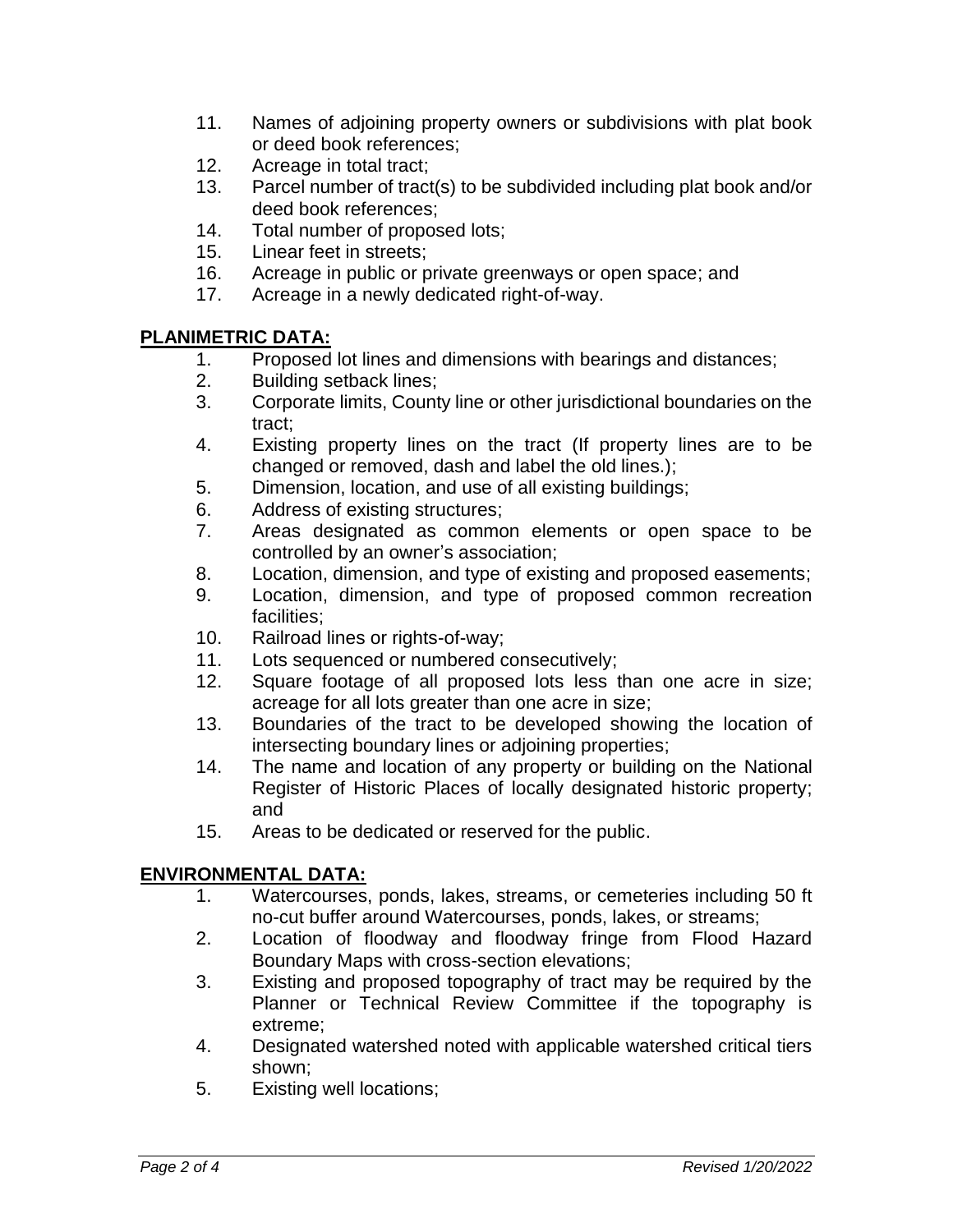- 6. 100 ft well setback from tax-deferred farms; and
- 7. Marshes, swamps, or other wetlands.

#### **STREET DATA:**

- 1. Show right-of-way lines and dimensions based on Randolph County Unified Development Ordinance standards, including centerline, within and adjacent to the property;
- 2. Existing and proposed cul-de-sac pavement radius;
- 3. Existing street names and state road numbers;
- 4. Proposed street names; and
- 5. Sight distance triangles at each intersection (10 x 70).

#### **OFF-SITE SEPTIC SYSTEMS**

If your proposed development will make use of off-site system systems the following statement will be required on the plat along with the signature of the developer. *It should also be noted that Homeowners Association documentation must be provided at the time of rezoning application and must be recorded before permits being issued if you will be using off-site septic systems.*

Dedication of an exclusive use sanitary sewer easement (EUSSE) as shown on this plat is for the purpose of ingress, egress, and regress, for the purpose of installing, maintaining, and repairing the drain field and/or the supply line(s). The easement is perpetual and shall run with the land to all future property owners and their assigns and may not be terminated unless municipal sewer is available. A landowner or his/her agent shall have the authority and right of entry on the easement as denoted on the plat, with equipment as necessary to complete the required installation, repair, or maintenance. The responsibility of maintaining the off-site septic system area is the responsibility of the owner of the lot. Maintenance shall include mowing and keeping the off-site area maintained to shed surface water from over trenches and to prevent trees and shrubs from overtaking the area, to prevent the premature failure of the drain field.

Question regarding off-site septic systems can be directed to the Randolph County Environmental Health Section at 318-6262.

# **LAND CLEARING AND DEMOLITION WASTE**